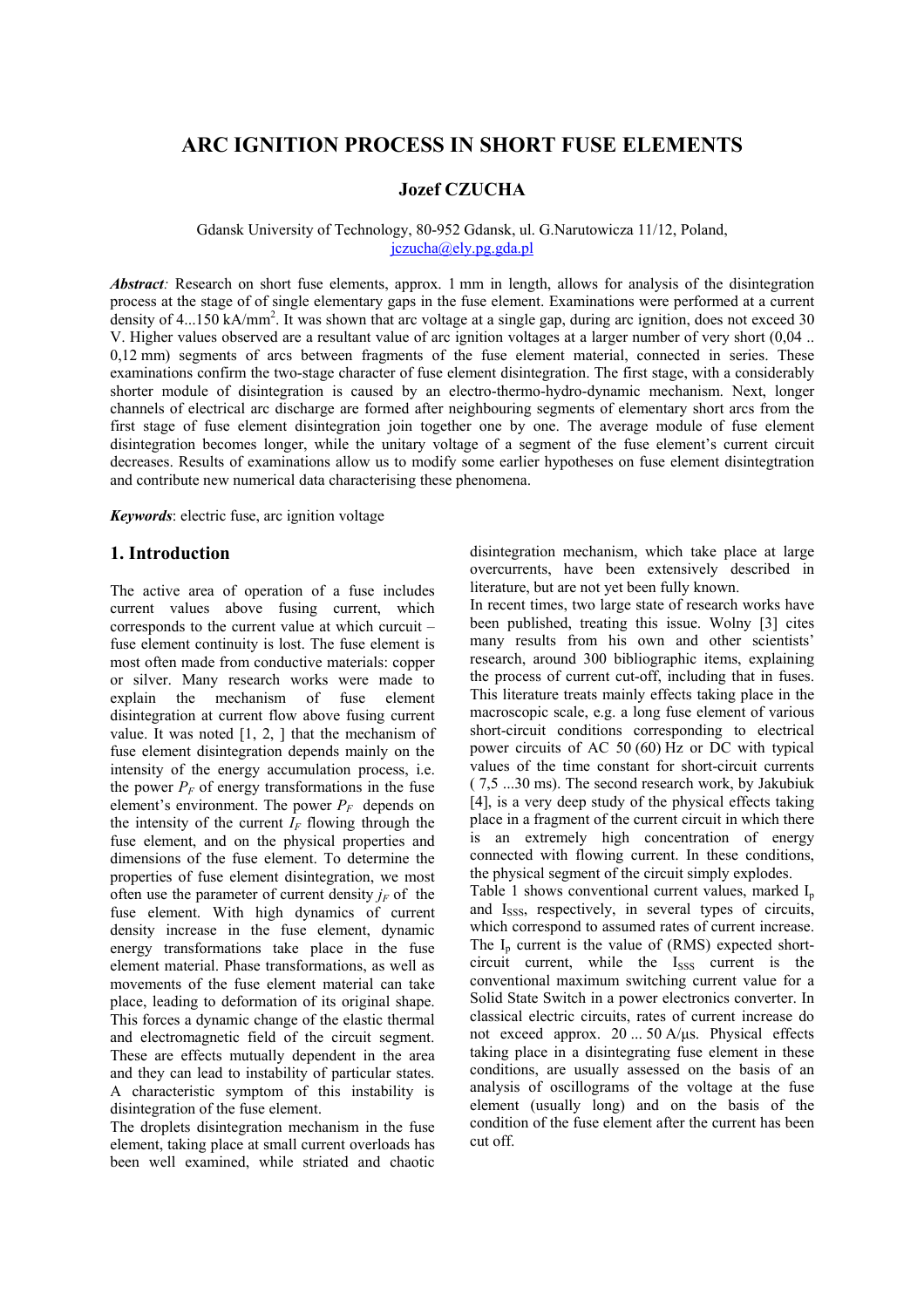| $di/dt$ [A/[ $\mu s$ ]   |     | 0,5            | 1     | $\overline{2}$ | 5     | 10   | 20   | 50   | 100 | 200 | 500 | 1000 |
|--------------------------|-----|----------------|-------|----------------|-------|------|------|------|-----|-----|-----|------|
|                          |     | $I_p$ [kA]     |       |                |       |      |      |      |     |     |     |      |
| $\boldsymbol{f}$<br>[Hz] | 50  | 1,13           | 2,26  | 4,52           | 11,3  | 22,6 | 45,2 | 113  | 225 |     |     |      |
|                          | 60  | 0,93           | 1,87  | 3,74           | 9,95  | 18,7 | 37,4 | 93,5 | 187 |     |     |      |
| $\mathbf{T}$ [ms]        | 30  | 15             | 30    | 60             |       |      |      |      |     |     |     |      |
|                          | 15  | 7,5            | 15    | 30             | 75    |      |      |      |     |     |     |      |
|                          | 7,5 | 3,75           | 7,5   | 1 <sup>5</sup> | 37,5  | 75   |      |      |     |     |     |      |
|                          |     | $I_{SSS}$ [kA] |       |                |       |      |      |      |     |     |     |      |
| $T/2$ [ms]               | 1   | 0,16           | 0,32  | 0,64           | 1,6   | 3,2  | 6,4  |      |     |     |     |      |
| $t_r$                    | 5   | 0,0025         | 0,005 | 0,01           | 0,025 | 0,05 | 0,1  | 0,25 | 0,5 | 1,0 | 2,5 | 5    |
| $[\mu s]$                | 1   | 0,0005         | 0,001 | 0,002          | 0,005 | 0,01 | 0,02 | 0,05 | 0,1 | 0,2 | 0,5 | 1    |

Prospective short circuit current:  $I_p$ - in an AC ( $f$ - frequency), or DC ( $T$ - time constant) and  $I_{SSS}$  – for Solid-State-Switches (SSS) in power electronic converters (*T/2*-half period time for free oscillations circuits, *t<sup>r</sup>* – SSS switching on time) for the rate of the current *di/dt*

Works – dating from 1960-1970, by Lipski [1], Hibner [5], Nasiłowski [2] and other scientists examining X-ray photos of fuse elements after the current was cut off, and by Arai [6], Fansler, Shear [7], and others, who took X-ray pictures of particular phases of fuse element disintegration – are commonly known. The image of the fuse element in the pictures was proof of a particular type of fuse element disintegration. The full mechanism of disintegration during large overcurrents was not, however, assessed. Lipski [8] was the author of the hypothesis, that during the initial phase, the fuse element breaks up into a larger number of segments than can be seen in the final form of the use element, after the current has been cut off. Jakubiuk [4,9,10] gave the theoretical bases for the fuse element's initial and secondary disintegration at high current densities.

Presented below are selected results of examinations during the initial phase of arc ignition in a fuse element, at a high rate of current increase.

### **2. Research**

As was mentioned above, numerous authors examined the characteristics of fuses, which had a (high) ability to limit and cut-off fault currents in a cicuit with a rated voltage *U<sup>e</sup>* , of e.g. 500 V, 3 kV and more. In such conditions, voltage in the fuse reflects the sum of voltages of a dynamically changing number of arcings in the elementary gaps of a long segment of a fuse element.

Fig.1 gives an example of current trace  $i_F(t)$  and of the voltage  $u_F(t)$  in the fuse element in a circuit with a rated voltage  $U_e = 4$  kV DC and with a current increase rate  $di_F/dt \approx 5$  A/ $\mu$ s. If we use oscillogram descriptions of voltage at the fuse during current

cut-off as criteria, the voltage trace  $u_F(t)$  in fig.1 has the following description: line segment  $0 - 1$  – increase of voltage in the heating fuse element; line segment 1 -  $2-3$  – arc ignition voltage, line segment 3 - 4 – arc voltage. Assessment of the voltage trace  $u_F(t)$  in details regarding the arc ignition mechanism in individual gaps in this oscillogram is impossible.



Fig.1: Example of voltage  $u_F$  and current  $i_F$ 3 kV DC / 3 A fuse in 4 kV, 40 kA / 25 ms short circuit test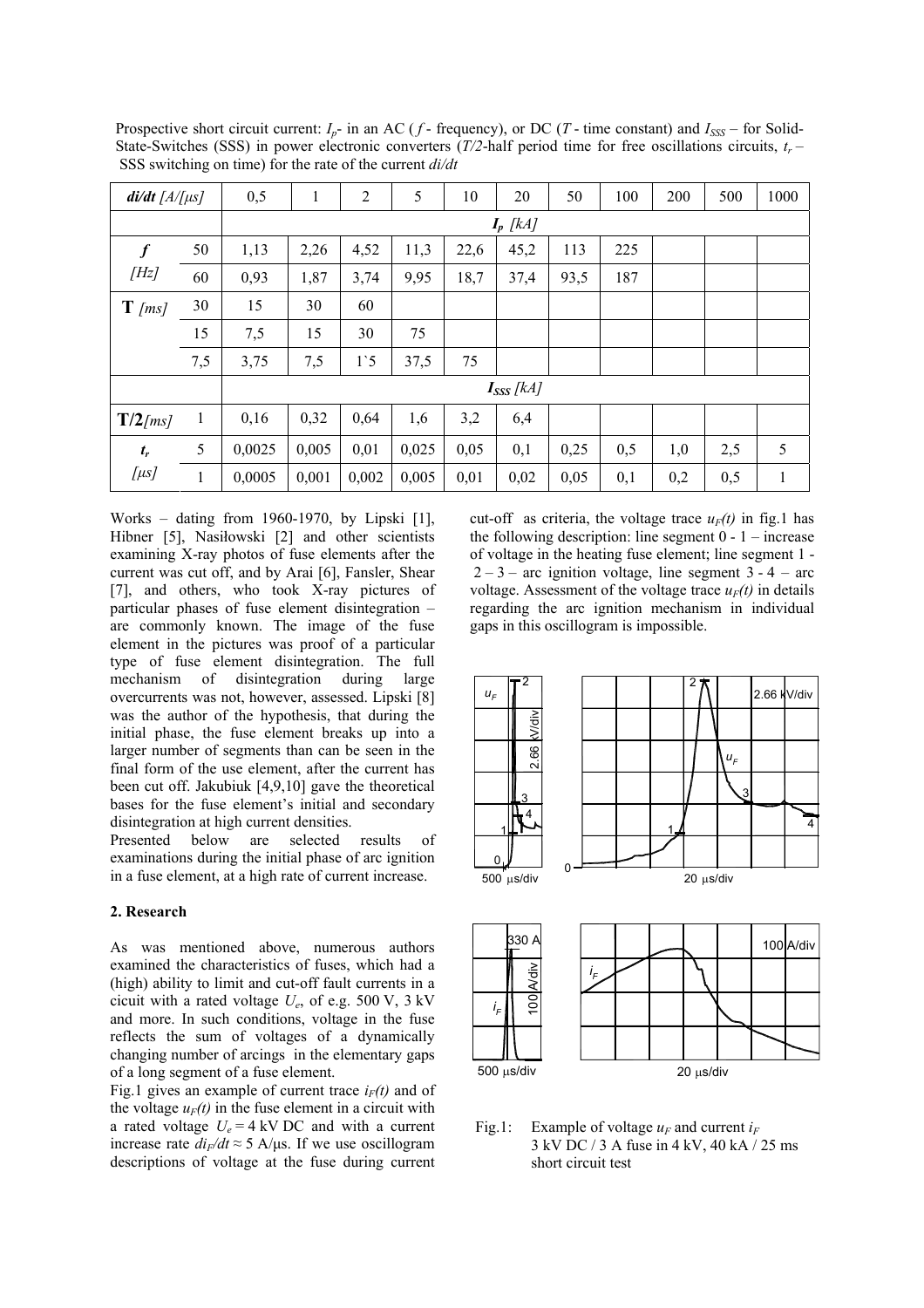E.g. a certain type of fuse, for a voltage  $U_e = 4$  kV DC had an element with a total length  $l_F \approx 600$  mm, while the length of an elementary segment of conducting plasma *λ<sup>e</sup>* between particular segments of the disintegrating fuse element was  $\lambda_e \leq 0.15$  mm, and the number  $n_e$  of such stochastically distributed and dynamically variable elementary arcing segments exceeded  $n_e \geq 500$ . The dynamic voltage characteristic  $u_F(t)$  of the fuse element conduction during operation results not only from a time-variable balance of the energy that is delivered to the fuse element, and from the conditions (cooling, generally), but is also determined by the "lifetime" dynamics – the appearance and disappearance – of particular segments of short arcs.

If the fuse element length is large, compared to the module of fuse element disintegration in a given sample, then the mechanism of its disintegration does not depend on its length. Therefore, when conducting research on a short fuse element, it is possible to image the physical effects taking place in the elementary fuse element segments with much higher resolution. The dynamics of current changes in electrical circuits (table 1) are relatively small, compared to the dynamics with which particular gaps appear (single µs ), therefore, in research on short fuse elements, the rate of increase of the expected short-circuit current should be kept the same as for examinations of long fuse elements. Since the examinations regard a very short interval of time for the appearance of a particular gap in the fuse element, it can be assumed [3,4], that the environment surrounding the fuse element does not have a large influence on the arcing process.



Fig.2. Test circuit diagram.  $C_M$ - capacitive source of energy,  $T_{MS}$ -thyristor making switch, EC – exploding short fuse element, TShS – transistor shunting switch, VR – ZnO varistor, ALFS – arc light flux sensor, BF – fuse base

Fig.2 shows an equivalent circuit diagram of a test circuit for examining the properties of disintegration of a short fuse element. This is a circuit with a capacitive source of electric energy  $C_M$  with adjusted initial voltage  $U_{CM}^{(o)}$ . Current increase rate in the circuit was set by inductor *LM*. The short circuit making switch *TMS* was a

thyristor switch. The examined segment of the short fuse element *EC*  $l_{EC} = 1$  mm was placed in the fuse base BF. Parallel to the fuse element *EC* , a very fast transistor shunting switch *TShS* was connected, that could be used at any moment  $t<sub>l</sub>$ , with an accuracy of +/- 1 µs, to force current commutation from the *EC* branch to the *TShS* . Current commutation from *EC* to *TSh*S allowed for a controlled stopping of energy flow to the fuse element *EC*. Assessment of the results of the current flow through the fuse element was possible until the instant *t1.* After the the transistor switch *TrSh*  was cut off, current  $i_M$  commuted to the branch witih the varistor *VR*. In this way, it was possible to shape the transient recovery voltage  $u_{ECTRV}$  at the fuse element gap.

Fig. 3 shows examples of oscillograms of short fuse element examinations in a test circuit similar to that in Fig .2. Similarly to the oscillograms on the left side of fig. 3, there is no visible any difference in the voltage trace. However, if we stretch the time scale - the oscillograms on the right hand side, we see the differences. Table 2 gives a detailed description of the oscillogram in Fig. 3.b.

An original result of these examinations is documentation of the voltage increase in the fuse element in certain conditions caused by practically a single fuse element disintegration. In this research, details regarding the influences of the fuse element material, current density, current variability or other factors on the arc ignition mechanism during disintegration were not analised.



Fig.3. Short fuse elements,  $l_F = 1$  mm, test results: a) –  $\Phi$  0,1 mm Cu, di/dt  $\approx$  100 A/µs; b) – 0,1 x 1 mm Ag, di/dt  $\approx$  25 A/ $\mu$ s – details in tabl.2.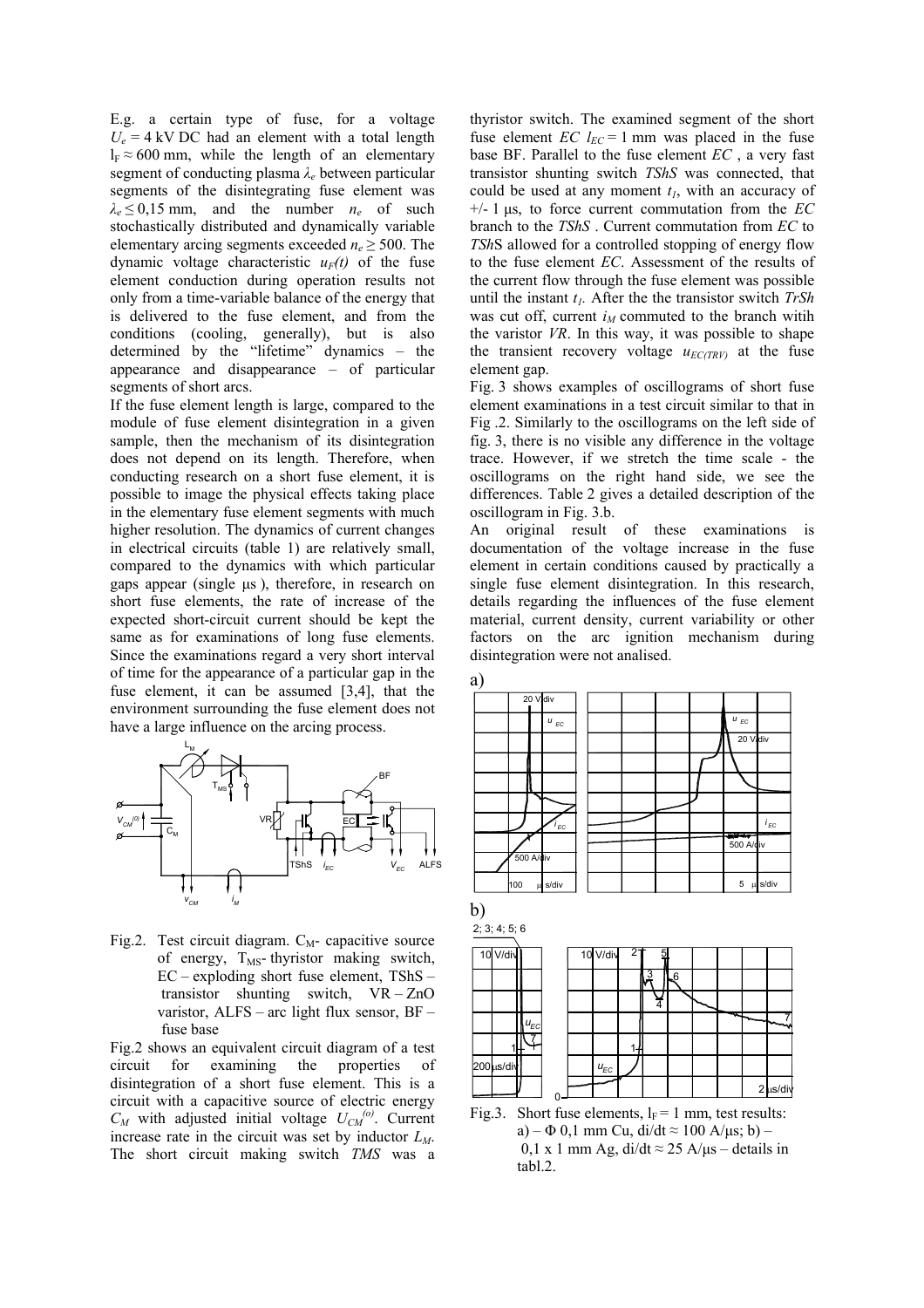| Instant/<br>time<br>interval                  | Description                                                                               | Characteristic features                                                                                           | Result in the current circuit EC                                                                                                                                                                | Number of<br>gaps $n_e$         |
|-----------------------------------------------|-------------------------------------------------------------------------------------------|-------------------------------------------------------------------------------------------------------------------|-------------------------------------------------------------------------------------------------------------------------------------------------------------------------------------------------|---------------------------------|
| $\Omega$<br>$0 - 1$                           | current switched on<br>(TMS making)<br>voltage increase in<br>the heating fuse<br>element | $di_{EC}/dt = 4A/\mu s$<br>$dj_{EC}$ / $dt$ = 40 A/mm <sup>2</sup> µs                                             | increase of temperature, resistance,<br>deformation of shape and cross-<br>section of the EC circuit,                                                                                           | $\boldsymbol{0}$                |
| 1                                             | rapid increase of<br>voltage increase rate                                                | $du_{EC}/dt = 450$ V/ $\mu$ s                                                                                     | loss of EC circuit continuity - first<br>$EC$ disintegration $-$ a plasma<br>conductivity channel forms                                                                                         |                                 |
| $1 - 2$<br>$(0,15 \,\mu s)$                   | increase of voltage<br>decrease rate in the<br>EC curcuit                                 | $\Delta u_{EC(1-2)} = 46$ V<br>two (serial) gaps appear                                                           | electro-thermo-hydro-dynamic<br>deformation of the EC, appearance<br>of local constrictions of the<br>material, weakening of atomic<br>bonds, increase of internal pressure<br>of the EC matter | $\overline{2}$                  |
| 2<br>$2 - 3$<br>$\frac{(0,1 \,\mu s)}{3}$     | change of voltage<br>increase trend                                                       | $u_{EC}$ voltage drops rapidly<br>$\Delta u_{EC(2-3)} = 20 V;$<br>$du_{EC}/dt = 200 \text{ V/}\mu\text{s}$        | as a result of electro-thermo-hydro-<br>dynamic forces, one gap "sticks"<br>back together                                                                                                       | $\mathbf{1}$                    |
| $3 - 4$<br>$(0,45 \,\mu s)$                   |                                                                                           | "quasi-oscillatory"<br>variation of voltage                                                                       | "quasi-oscillatory" character of<br>electro-thermo-hydro-dynamic<br>forces causes the appearance /<br>closure of two neighboring gaps,<br>further deformation of the fuse<br>element material   | $1 \rightarrow 2 \rightarrow 1$ |
| $\overline{4}$<br>$4 - 5$<br>$(0,12 \,\mu s)$ | rapid increase of<br>voltage                                                              | steep increase of voltage<br>$\Delta u_{EC(2-3)} = 23 V;$<br>$du_{EC}/dt = 200 \text{ V}/ \text{ }\mu\text{s}$    | a "new" gap appears                                                                                                                                                                             | $\overline{2}$                  |
| $\frac{5-6}{5}$<br>$(0,18 \,\mu s)$           | change of voltage<br>increase trend<br>voltage decreases                                  | u <sub>EC</sub> voltage drops rapidly<br>$\Delta u_{EC(2-3)} = 14$ V;<br>$du_{EC}/dt = 130 \text{ V/}\mu\text{s}$ | as a result of electro-thermo-hydro-<br>dynamic forces, one gap "sticks"<br>back together                                                                                                       | 1                               |
| 6                                             |                                                                                           | instability of voltage<br>decrease tendency                                                                       | instability of EC conductivity:<br>oscillation<br>of<br>matter<br>between<br>successive gaps (?)                                                                                                | $1 \rightarrow 2 \rightarrow 1$ |
| $6 - 7$<br>$( \geq 30 \text{ }\mu\text{s})$   | slow decrease of<br>voltage to "quasi-<br>steady" state                                   | arc voltage "stabilizes"<br>$u_{EC(7)} = 24 V;$                                                                   | the electrode bases of the arc come<br>close to the terminals, "constant"<br>arc cooling conditions                                                                                             | $\mathbf{1}$                    |

Table.2. A description of physical effects taking place in the current circuit of a fuse element during dynamic current increase  $i_{EC}$  (oscillogram in Fig.3b)

On the basis of many measurements, it was noted that elementary increase of voltage at a single gap of the disintegrating Cu or Ag fuse element, with fuse element current density  $j_{EC}$  within the examined  $4 \dots 150$  kA / mm<sup>2</sup> interval, was approx.  $u_{EC}^{(n)} = 20...30$  V. On the basis of an analysis of the balance of electrical energy delivered to the examined fuse elements and the given physical properties of the fuse element materials, the amount of exploding matter *∆m<sup>e</sup>* , was calculated and converted to a linear measure of the length of a single elementary gap  $\lambda_e$  in the fuse element material, called metallic plasma, or, more often, an arcing discharge. Results were obtained, indicating

that the length of an elementary gap during fuse element disintegration at current densities  $j_{EC}$  within the examined  $\overline{4}$ .. 150 kA / mm<sup>2</sup> interval and fuse element cross-section area  $s_{EC} = (0,008 \dots 0,1 \text{ mm}^2)$ equals  $\lambda_e = 0.04 \dots 0.12 \dots$  mm.

Fig.4 shows examples of an analysis of phase transformations of the mass  $m<sub>x</sub>$  of a fuse element EC at successive instants  $t_x$  during disintegration of a Cu  $\Phi$  0,1 mm  $l_{EC}$  = 1 mm fuse element, oscillogram in Fig.3.a. This is a considerably smaller value than the one given by Hibner [5], Nasiłowski [2], Vermij [11] and others. On the basis of the high value of voltage during the initial phase of current cut-off and the number of fuse element gaps observed after current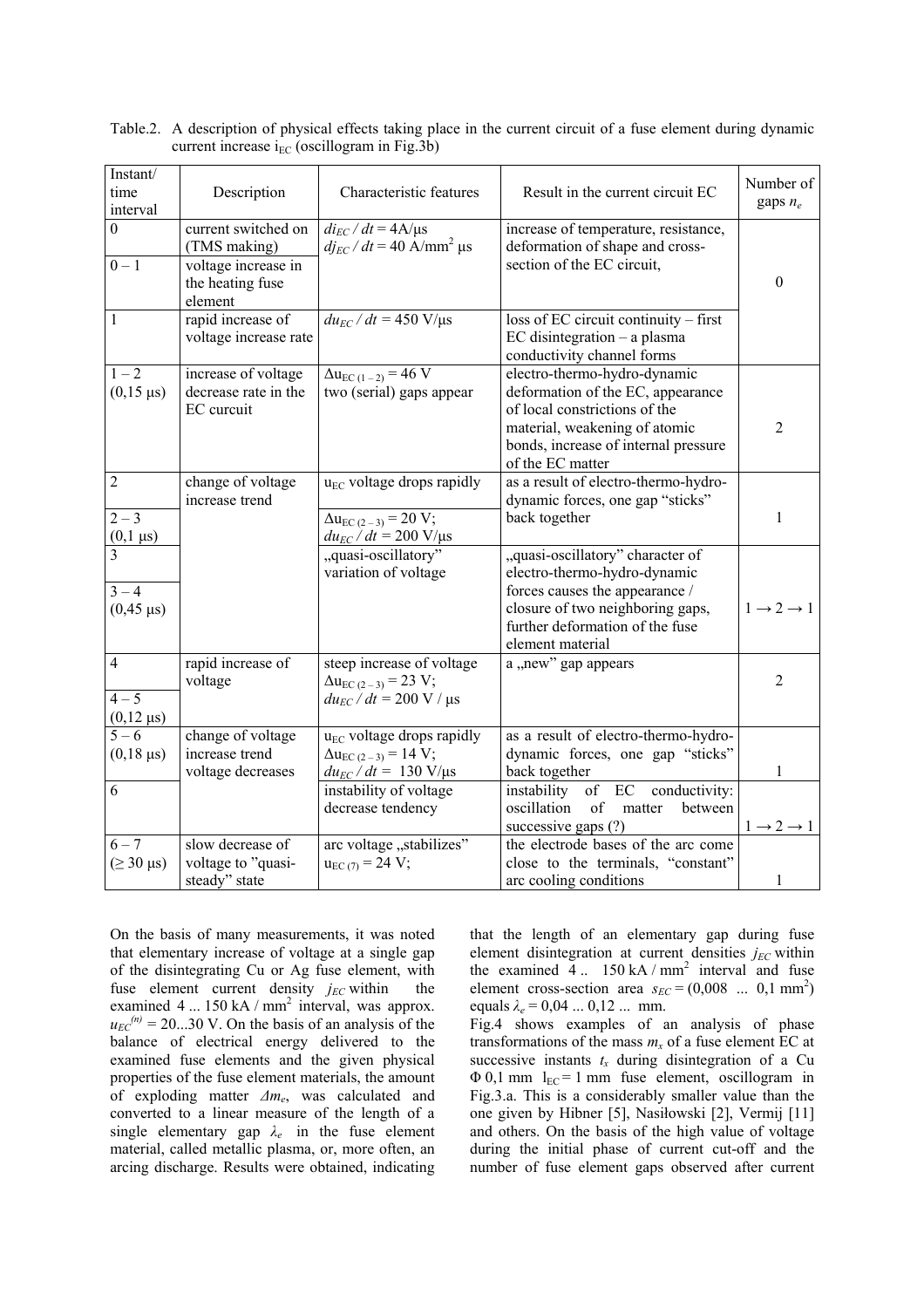cut-off, the value of arc ignition voltage was given for a single elementary gap – as over 50 ..200 V. This was explained, mistakenly  $-$  in the author's opinion – by "overvoltages at the inductance of the short-circuit".



Fig.4 Phase transformation of mass  $m<sub>x</sub>$  of a fuse element  $l_F$  = 1 mm,  $\Phi$  0,1 mm Cu at successive instants *t<sup>x</sup>*

Very interesting results, with photos of a disintegrating fuse element, made at mocrosecond time intervals, together with an oscillogram of voltage and current, was presented in [7]. The number of fuse element disintegrations calculated for this oscillogram, corresponding to the instant of maximum voltage in the fuse element,  $n_a$  equalled approx. 480, the length of the module of elementary arcing discharges,  $\lambda_e = 0.04$  mm (at voltage of the

n-th gap  $\Delta u_{EC}^{(n)} = 30 \text{ V}$ ). Due to the high rate of voltage increase, fuse element disintegration was almost simultaneous along its entire length, which is why such high rates of increase of voltage were observed during the initial phase of disintegration of fuse element EC. Some authors call this chaotic disintegration. In the author's opinion, low resolution of X-ray photography does not allow for observation of such short (regular!) gaps along the fuse element.

The above-mentioned hypothesis of Lipski and the results of the theoretical analysis of the more complex mechanism of fuse element disintegration by Jakubiuk have not – so far - been unequivocally confirmed experimentally.

Selected characteristic results of examinations and calculations regarding the fuse element and test circuit are given in Table 3. Results with the index *R*  (*Reference)* treat calculations made in accordance with principles given in literature, while those with the index *T (Test)* treat results obtained by the author in the course of his own research.

It is worth noting, that while analysing the example oscillogram in Fig.3.a, the result of appearing of successive fuse element disintegrations at two successive instants, marked 2 and 5, and approx. 1,9  $\mu$ s away from each other, can be also be seen in the form of voltage increase by around 50 V. each. The value of this voltage increase indicates the simultaneous appearance of two microdisintegrations. The appearance of two microdisintegrations. The appearance, as well as the disappearance of particular gaps is the result of the balance of energy transformations in the fuse element current circuit. Hence, their dynamics are similar – rate of voltage increase during the appearance and during the disappearance of a gap have a similar value.

| Type of EC                                                 |                            |                  | $\Phi$ 0,1 mm, Cu |                     | $0,1 \times 1$ mm, Ag |  |
|------------------------------------------------------------|----------------------------|------------------|-------------------|---------------------|-----------------------|--|
| $I_{EC(lexpl)}$                                            | A                          | T                | 840<br>1320       |                     | 2030                  |  |
| JEC(1expl)                                                 | $kA/mm^2$                  |                  | 107               | 170                 | 22,7                  |  |
| $di_{EC}/dt$                                               | $A/\mu s$                  |                  | 10                | 43                  | 2,5                   |  |
| $dj_{EC}/dt$                                               | $A/\mu s.$ mm <sup>2</sup> |                  | 1,25              | 4,3                 | 40                    |  |
| $s^2_{EC}$ . $K$                                           | $A^2s$                     | $\boldsymbol{R}$ | 6,08              | 583                 |                       |  |
| $I^2t_{(0 - \text{1expl})}$                                | $A^2s$                     | T                | 23,1              | 22,8                | 2690                  |  |
| $W_{(0 - \text{1expl})}$                                   | Ws                         |                  | 0,33              | 0,363               | 1,38                  |  |
| $\Delta W_{(n \text{ expl})}/n_{expl}$                     | Ws                         |                  | $0,12/2=0,06$     | $0,118 / 2 = 0.059$ | $0,202 / 2 = 0,101$   |  |
| $\lambda_e$                                                | mm                         | $T+R$            | 0,15              | 0,145               | 0,05                  |  |
| $\omega$ :s <sub>EC</sub> = const; h <sub>gb</sub> = const |                            |                  |                   |                     |                       |  |

Table 3. Test (T) and calculation (R) results for the EC tested

 $s^2_{EC}$ K- (square) EC cross section times Mayer's constant;  $I^2t_{(0-1expl)}$  parameter value for the time to the first explosion of EC take place;  $\Delta W_{(n \exp)} / n_{expl}$  - only n - explosions energy;  $\lambda_e$  – average length of n-th arcing (disruption);  $h_{gb}$  – specific enthalpy of the gaseous phase in boiling temperature